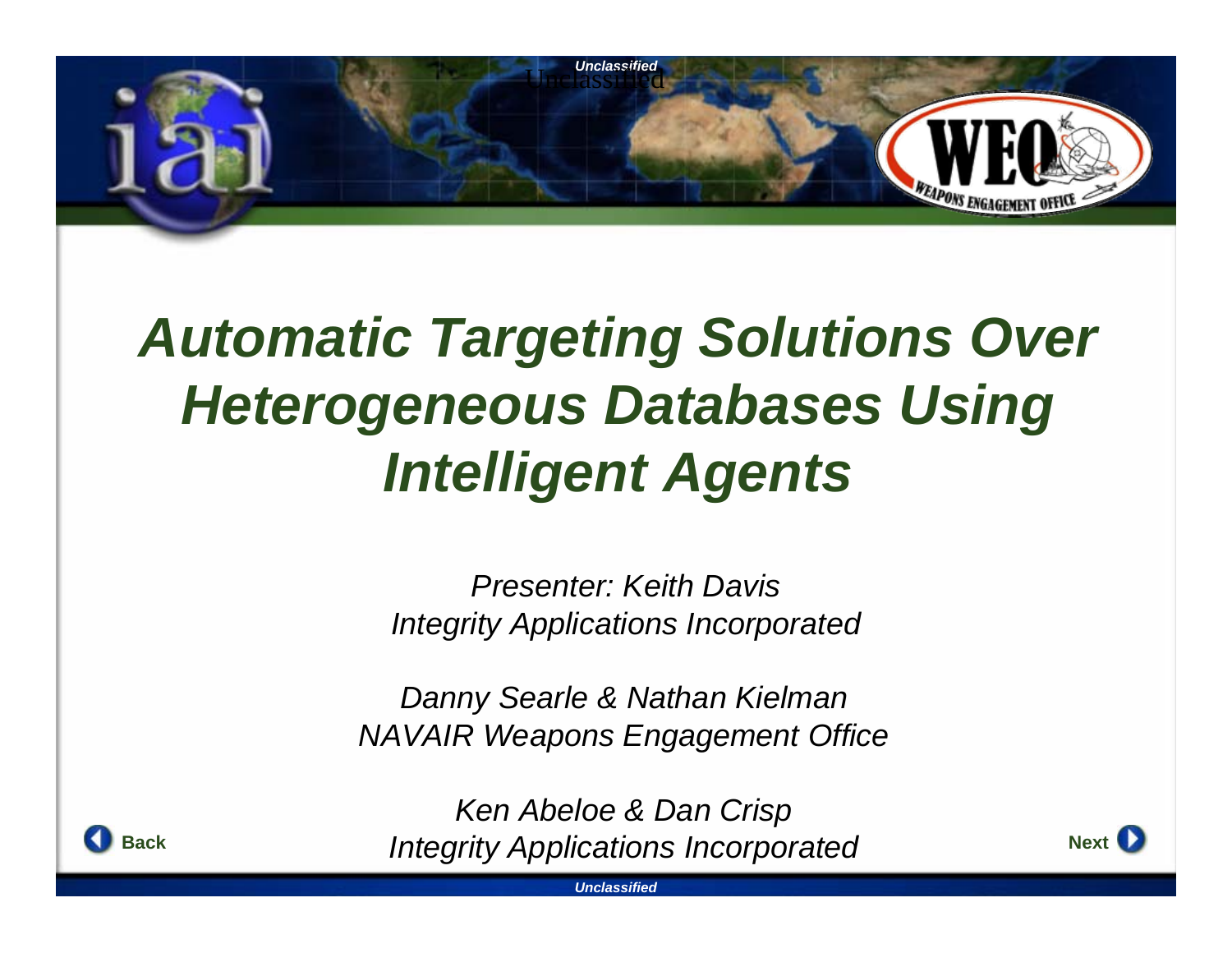

#### **Project Overview**

Operational Statement: Streamlines time critical targeting (TCT) processes by providing real-time updated precision IMINT solutions to targeteers, weaponeers, mission planners, and intel analysts.



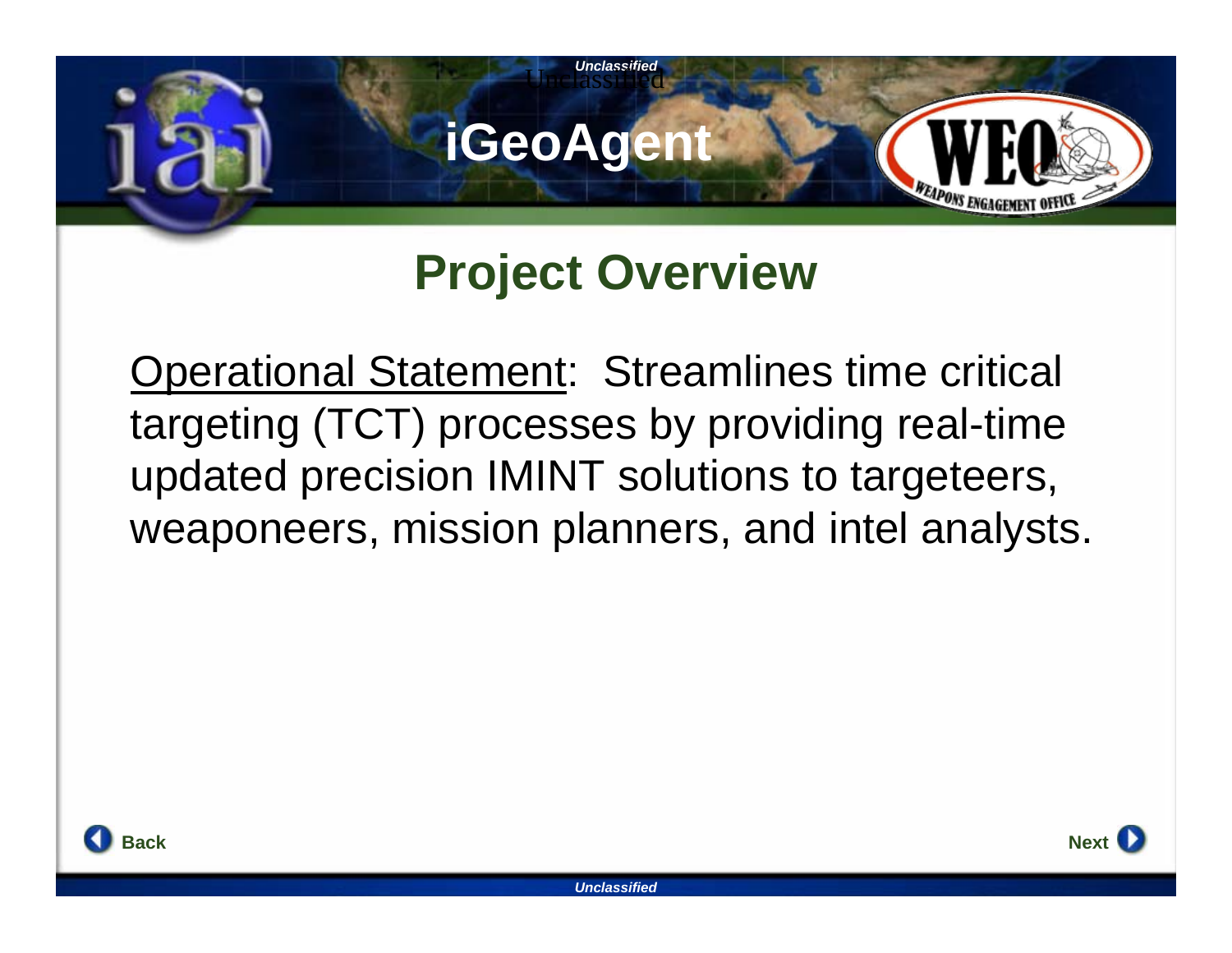

## **Project Overview (CONOPS)**



*Unclassified*

**Back**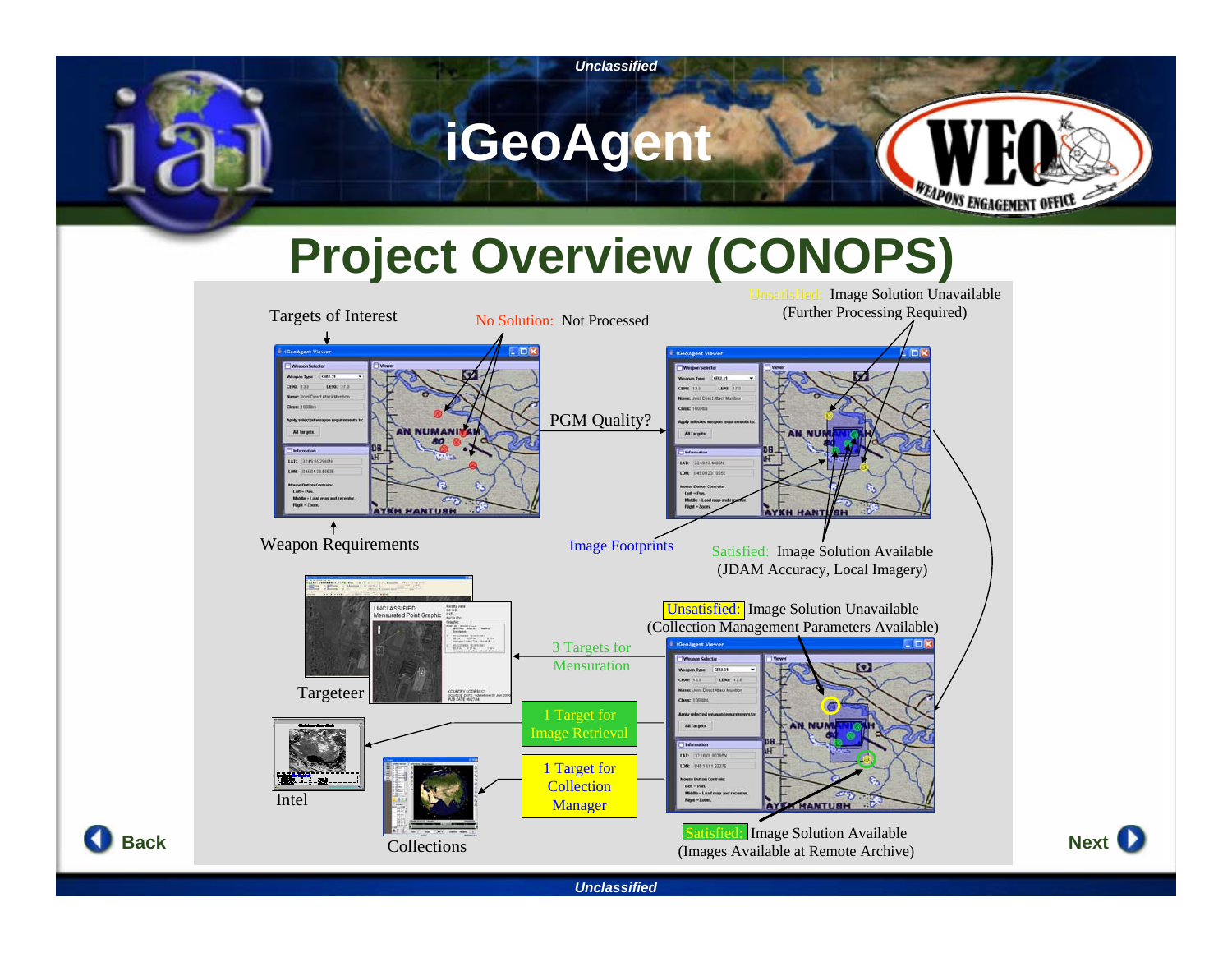

## **Project Overview (First Phase)**

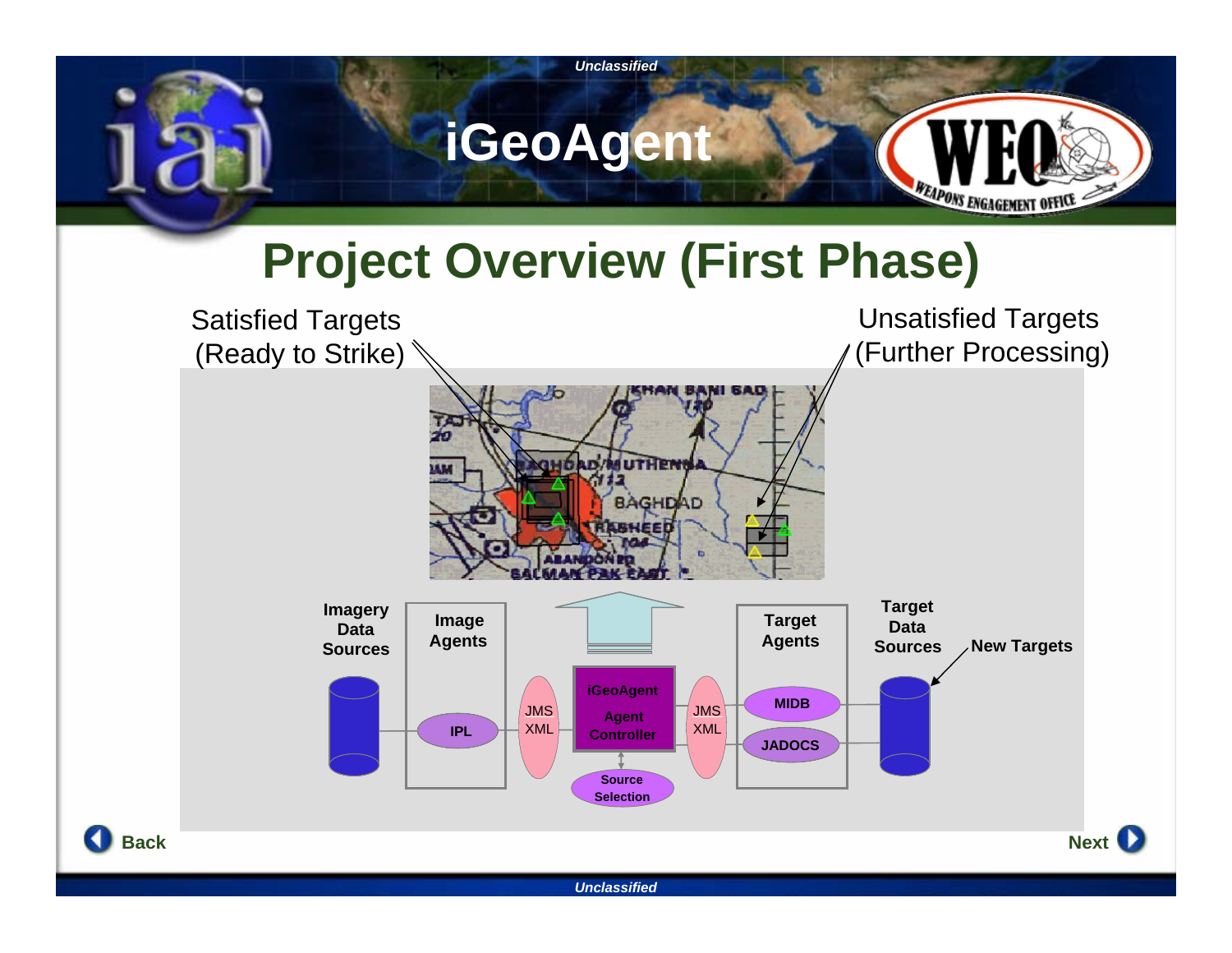

### **Precision Solution Determination**

- Various individual images are combined and tested using rigorous sensor models
	- Only image header data is required
	- **1** 5 images combinations are tested
- Solutions are determined for various PGM's ● SDB, JDAM, JSOW, SLAM-ER
- Solutions are determined for NTM, DPPDB, Commercial products



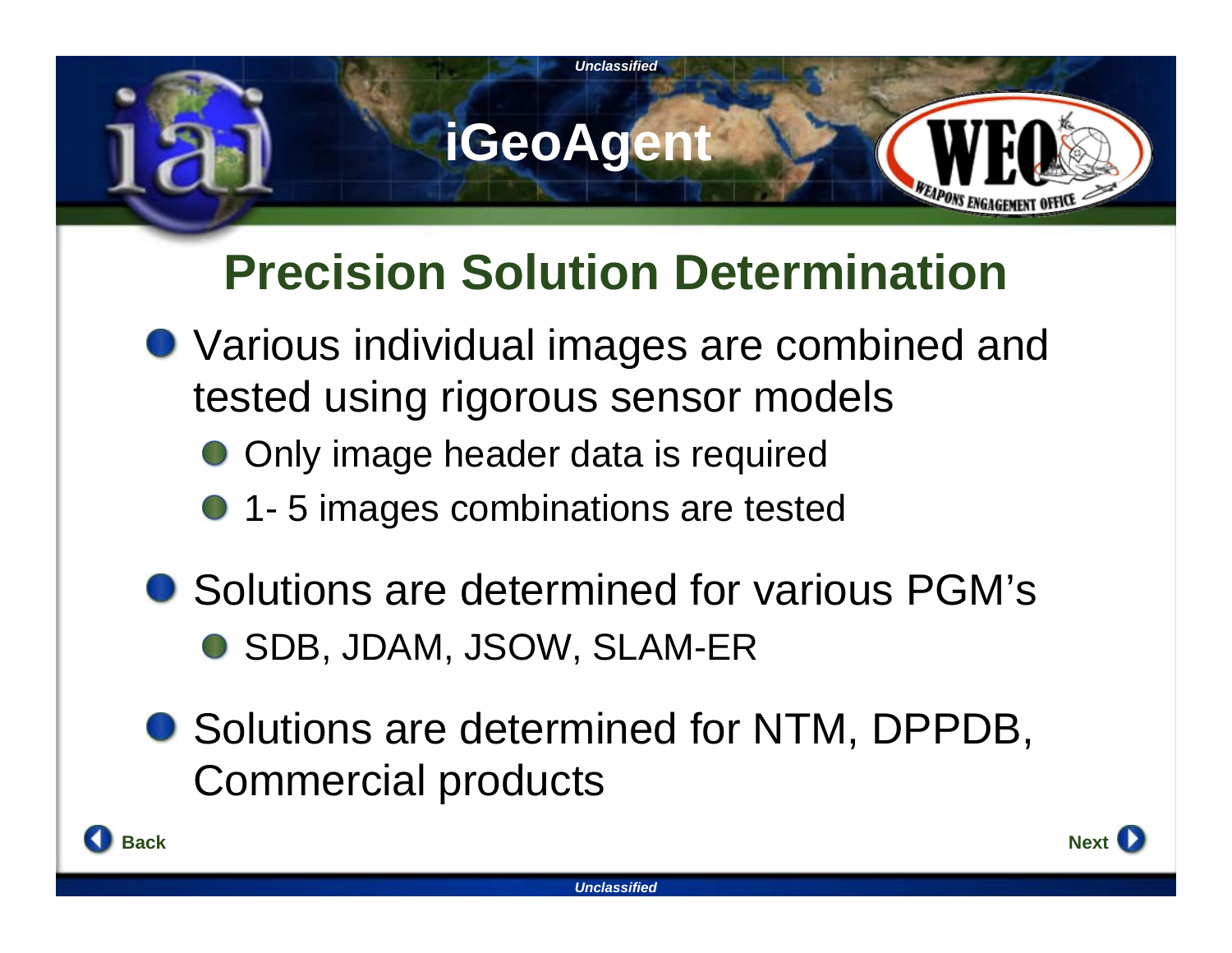

## **Precision Solution Determination**

- **Individual images are weighted based on** external information
	- Support Data: NIIRS, GSD, Elevation Angle
	- Time of Collection
	- Weather Conditions (per user specification)
- **Higher FOM images are prioritized in the source** selection algorithm

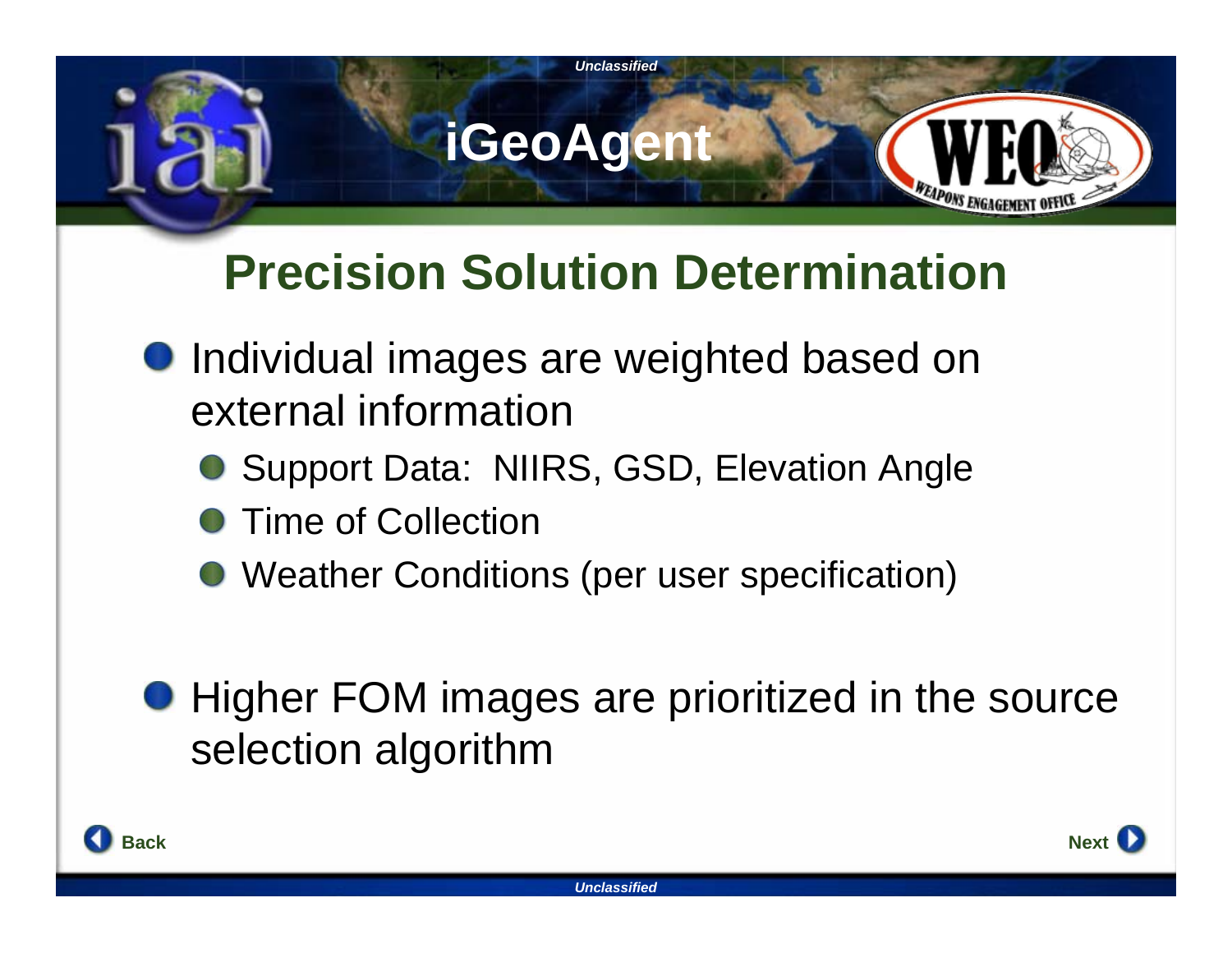

## **Further Processing (IMINT Data Crawler)**

- IMINT archives are crawled (query, retrieve) using a tiered approach for potential coverage
	- FOM's are applied to weigh dissemination time and ease of access





*Unclassified*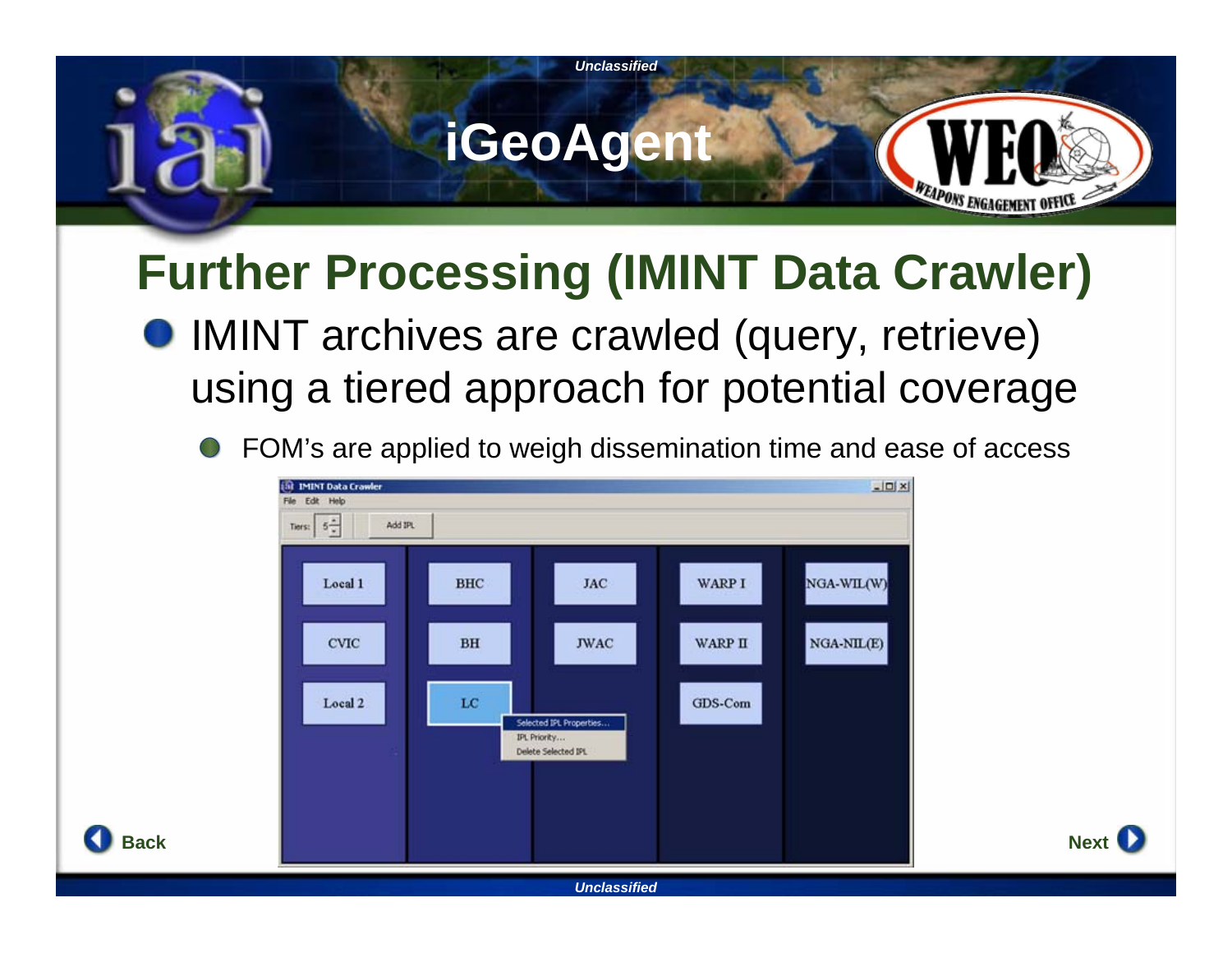

## **Further Processing (Collections)**

- No IMINT solutions are available to meet a PGM accuracy requirement
- Messaging triggers a reverse source selection request
	- Inputs: Accuracy requirement, Failed Images

**Back**

Outputs: Sensor tasking parameters for acquiring an additional 1-2 NTM image to meet accuracy

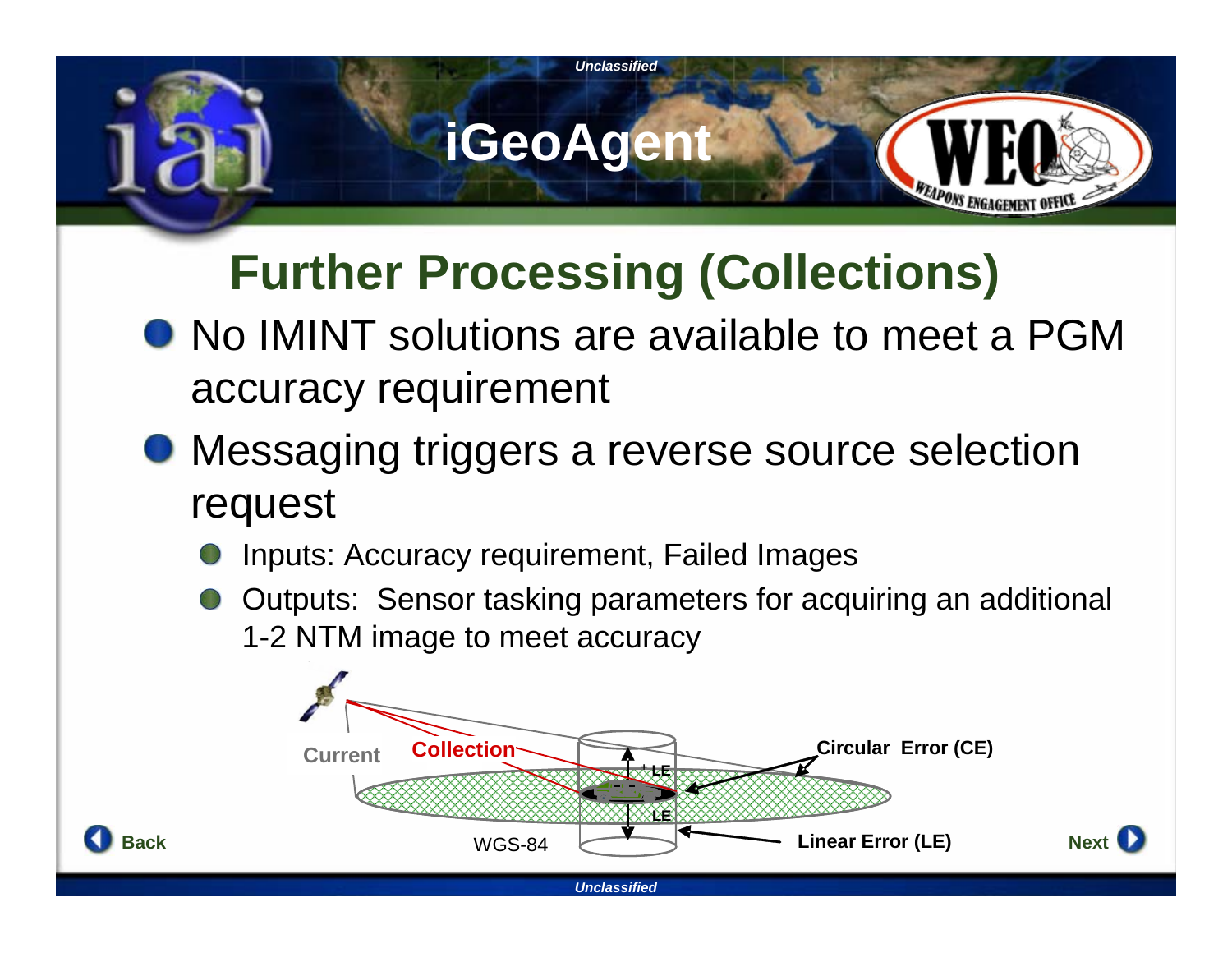

## **Further Processing (Feedback)**

- Solutions set can be rejected by 3<sup>rd</sup> party apps through a web service interface
- Output results are available through web service
	- Visualization Systems: FalconView, Google Earth, GCCS COP

#### **O FIRES Systems: JADOCS**



*Unclassified*